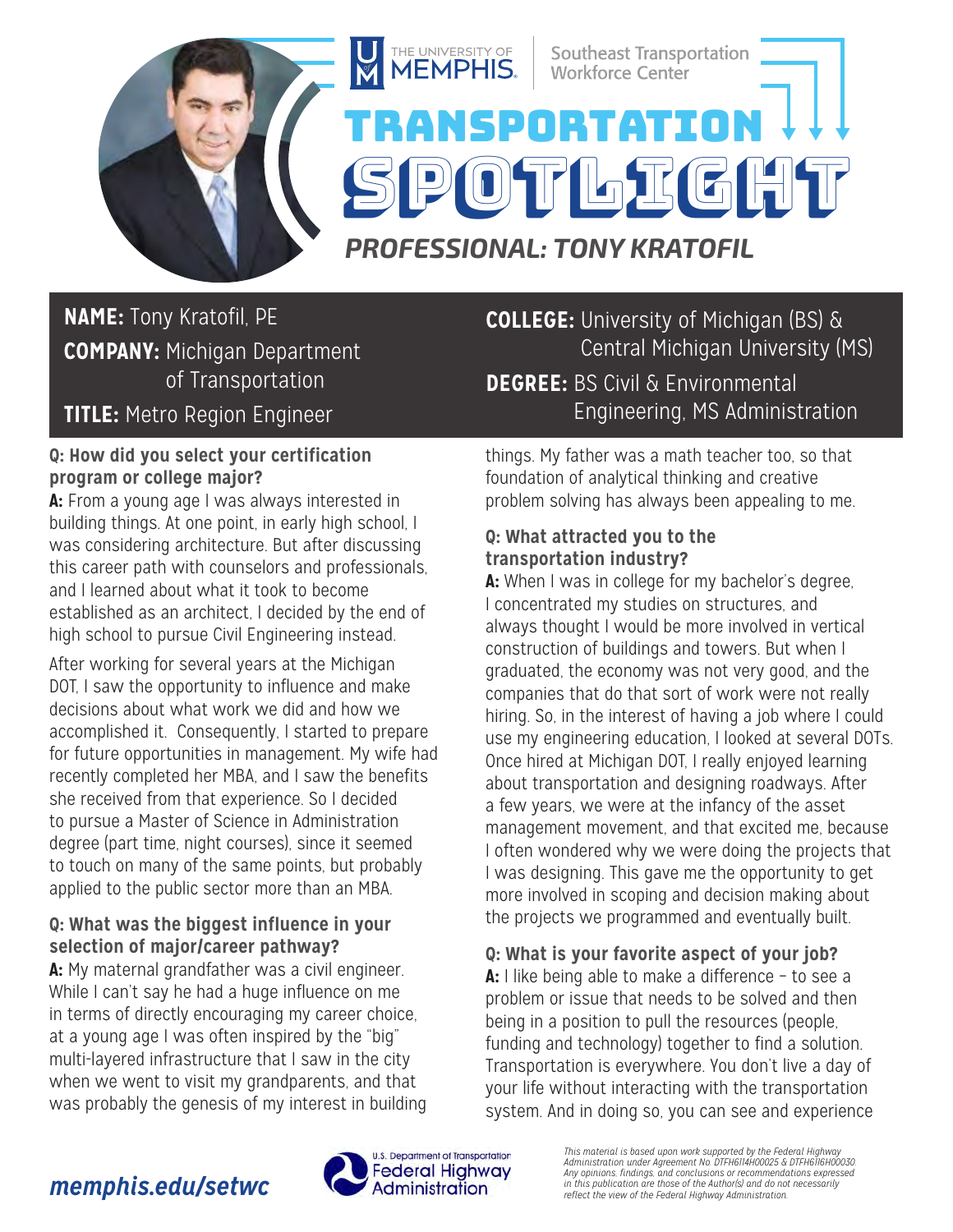

the things you have accomplished or are working on and realize the impact that you are having. My work has a very tangible sense of job satisfaction.

#### **Q: How do you/your company make a positive impact on society/our community?**

**A:** As I noted before, transportation is essential to everyone's ability to participate in society. When you keep elements of that system in good repair and safe for travel, you are enabling people to enjoy a high quality of life and you are facilitating the economy; you are facilitating the exchange of people, ideas, goods and services.

### **Q: What's the most interesting thing you have been able to do in your professional career?**

**A:** There are many things really – many very different things – that stand out as experiences that I never would have expected, but that have been great learning experience for me.

One experience was being involved in the planning, design, and construction of a new interstate freeway interchange/connection to the Ambassador Bridge in Detroit. Most people don't realize that the Ambassador Bridge is entirely privately owned and operated, which adds many new layers of complexity and relationships to building and operating infrastructure that would boggle the mind. Not only was it an



amazing learning experience to work through those, I learned a great deal about the legal system, as we had to go to court (over 30 times!) to enforce the terms of our contract with the owner. Being a part of the litigation,

and learning to negotiate and think like a private owner would in order to anticipate their approach really expanded my perspective.

I've also had the opportunity to explore and implement many innovative contracting techniques over the course of my career. I have been fortunate to work for an agency that has always embraced innovation and creativity, and was not locked into just one, standard way of solving a problem. I have been able to develop and advance numerous innovative procurement processes to solve complex problems and ensure that unique, important goals were given the priority then deserve in quantifiable ways, including use of design-build, performance based contracting, best value contracting, public-private partnerships, and a variety of contract incentives to encourage innovation and performance around key project outcomes.

In recent years, I have become quite involved in contractor and workforce development too – talk about something they don't teach you in engineering school! But when we are making millions of dollars of investment in a community, it makes sense that the people in that community want to participate in that work and the economic benefits it creates. But achieving that objective is very complex, and requires overcoming many technical as well as cultural and societal barriers. I can't say we have found a perfect solution, but the chance to work with a whole new set of stakeholders to develop and try new approaches, and then seeing individuals and small business owners actually grow and succeed is extremely rewarding. It takes concrete and steel and brings it to the human level, where you are helping people not only with WHAT you build or operate, but in HOW you go about building or operating it.

My involvement in Transportation Systems Management

## *memphis.edu/setwc*



*This material is based upon work supported by the Federal Highway Administration under Agreement No. DTFH6114H00025 & DTFH6116H00030. Any opinions, findings, and conclusions or recommendations expressed in this publication are those of the Author(s) and do not necessarily reflect the view of the Federal Highway Administration.*